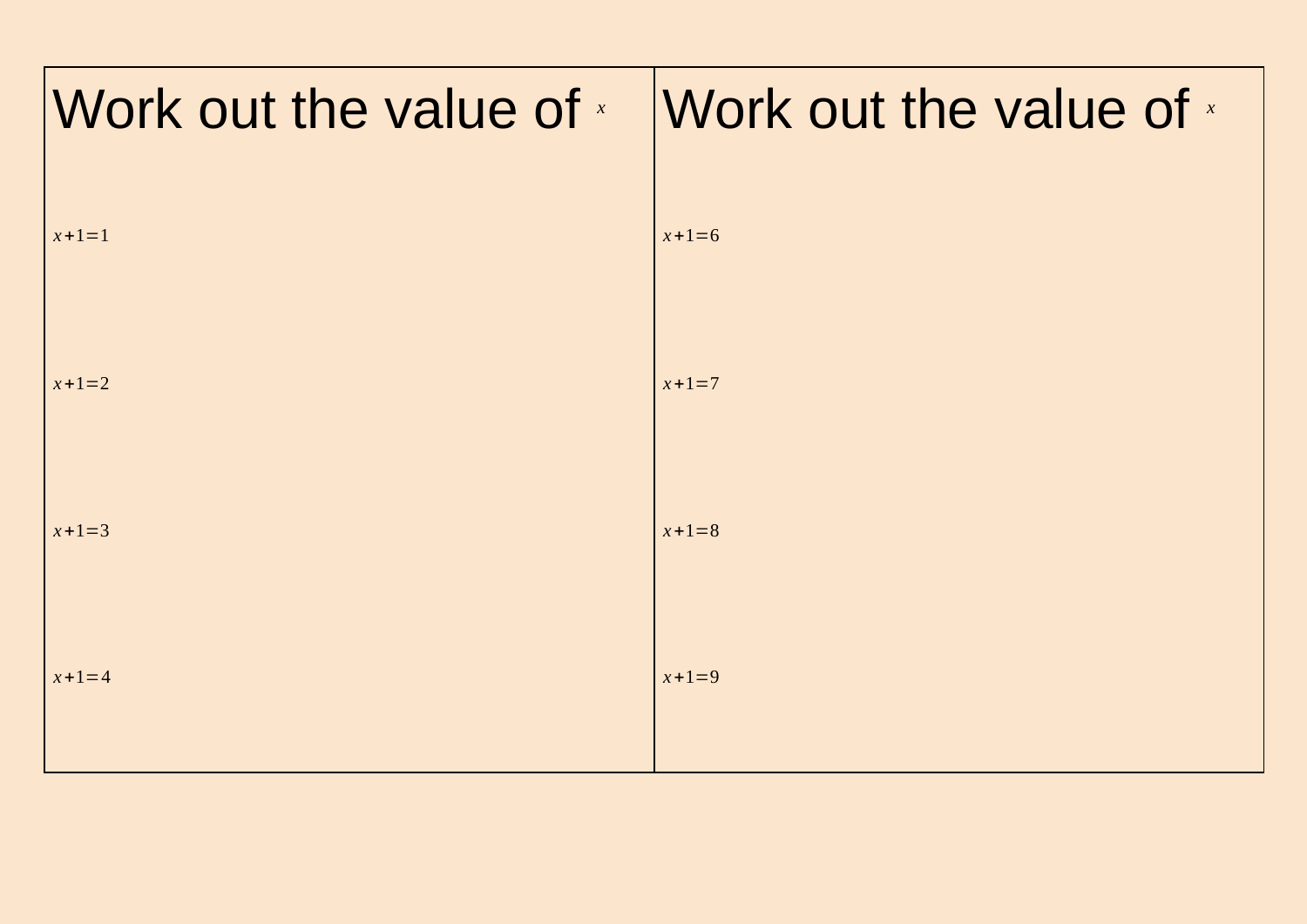| Work out the value of $*$ Work out the value of $*$ |             |
|-----------------------------------------------------|-------------|
| $x - 1 = 1$                                         | $x - 1 = 6$ |
| $x - 1 = 2$                                         | $x - 1 = 7$ |
| $x - 1 = 3$                                         | $x - 1 = 8$ |
| $x - 1 = 4$                                         | $x - 1 = 9$ |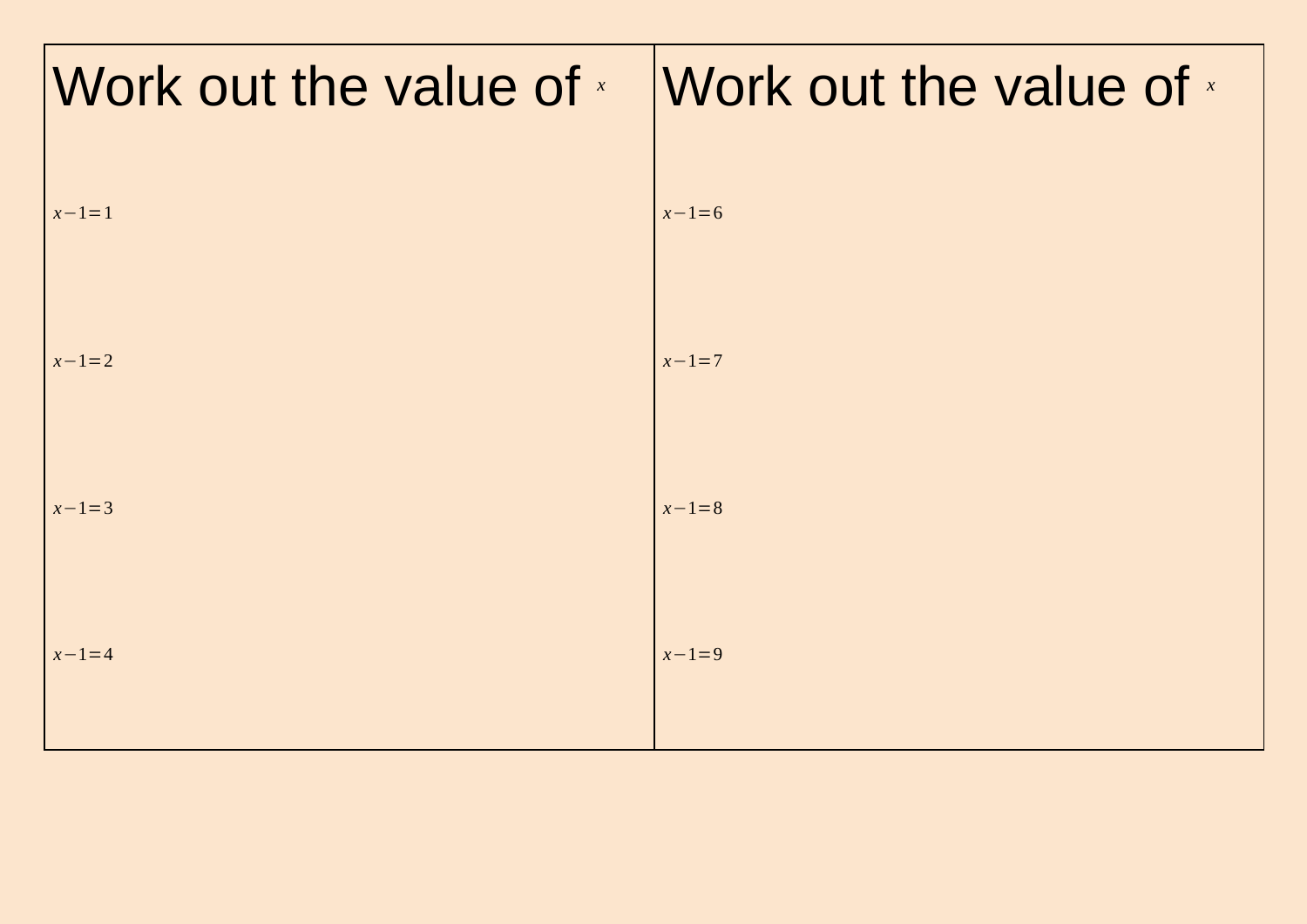| Work out the value of $x$ Work out the value of $x$ |         |
|-----------------------------------------------------|---------|
| $2x=2$                                              | $3x=3$  |
| $2x=4$                                              | $3x=6$  |
| $2x=6$                                              | $3x=9$  |
| $2x=8$                                              | $3x=12$ |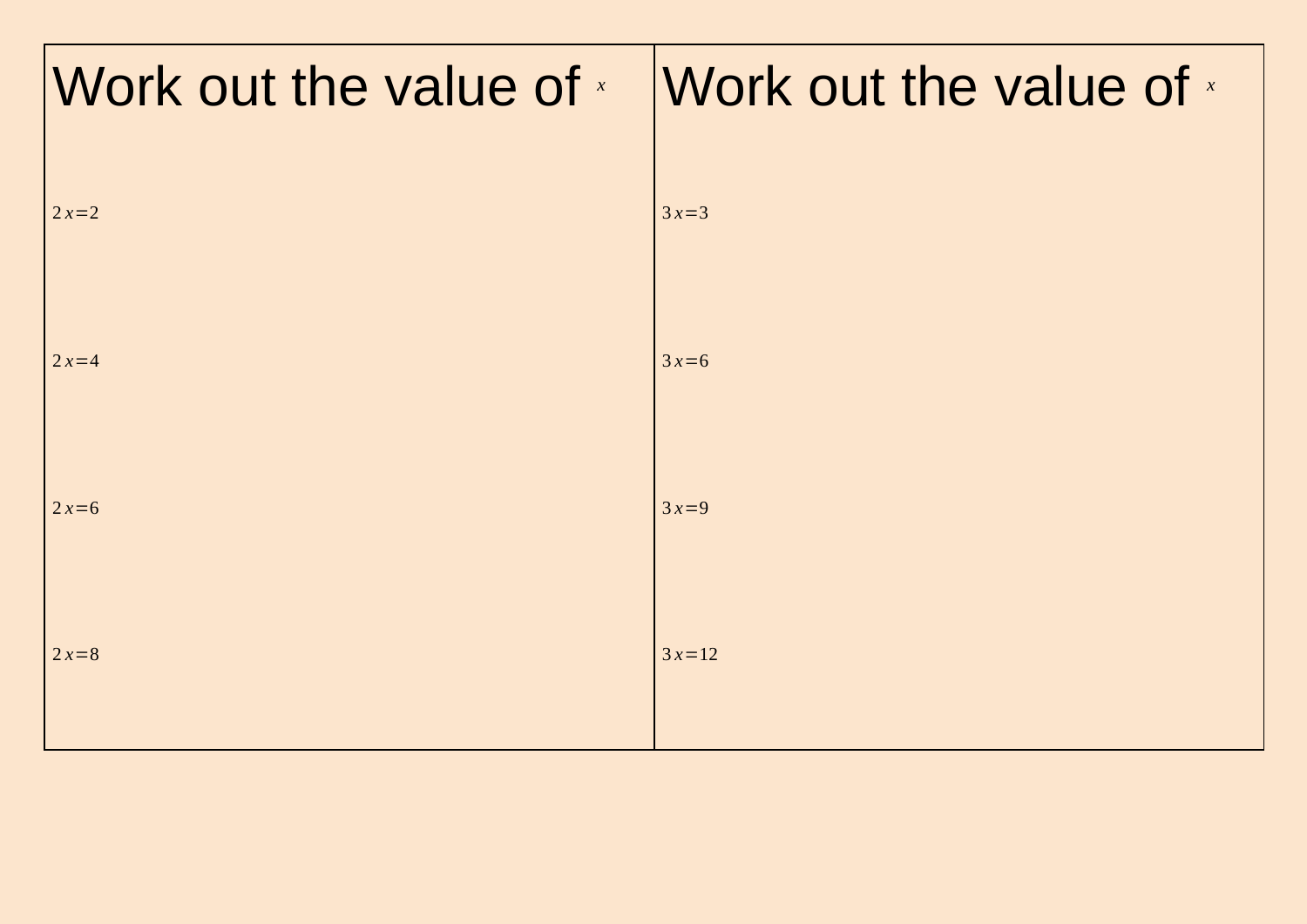| Work out the value of $x$ Work out the value of $x$ |                |
|-----------------------------------------------------|----------------|
| $x \div 2 = 1$                                      | $x \div 2 = 5$ |
|                                                     |                |
| $x \div 2 = 2$                                      | $x \div 2 = 6$ |
|                                                     |                |
| $x \div 2 = 3$                                      | $x \div 2 = 7$ |
| $x \div 2 = 4$                                      | $x \div 2 = 8$ |
|                                                     |                |
|                                                     |                |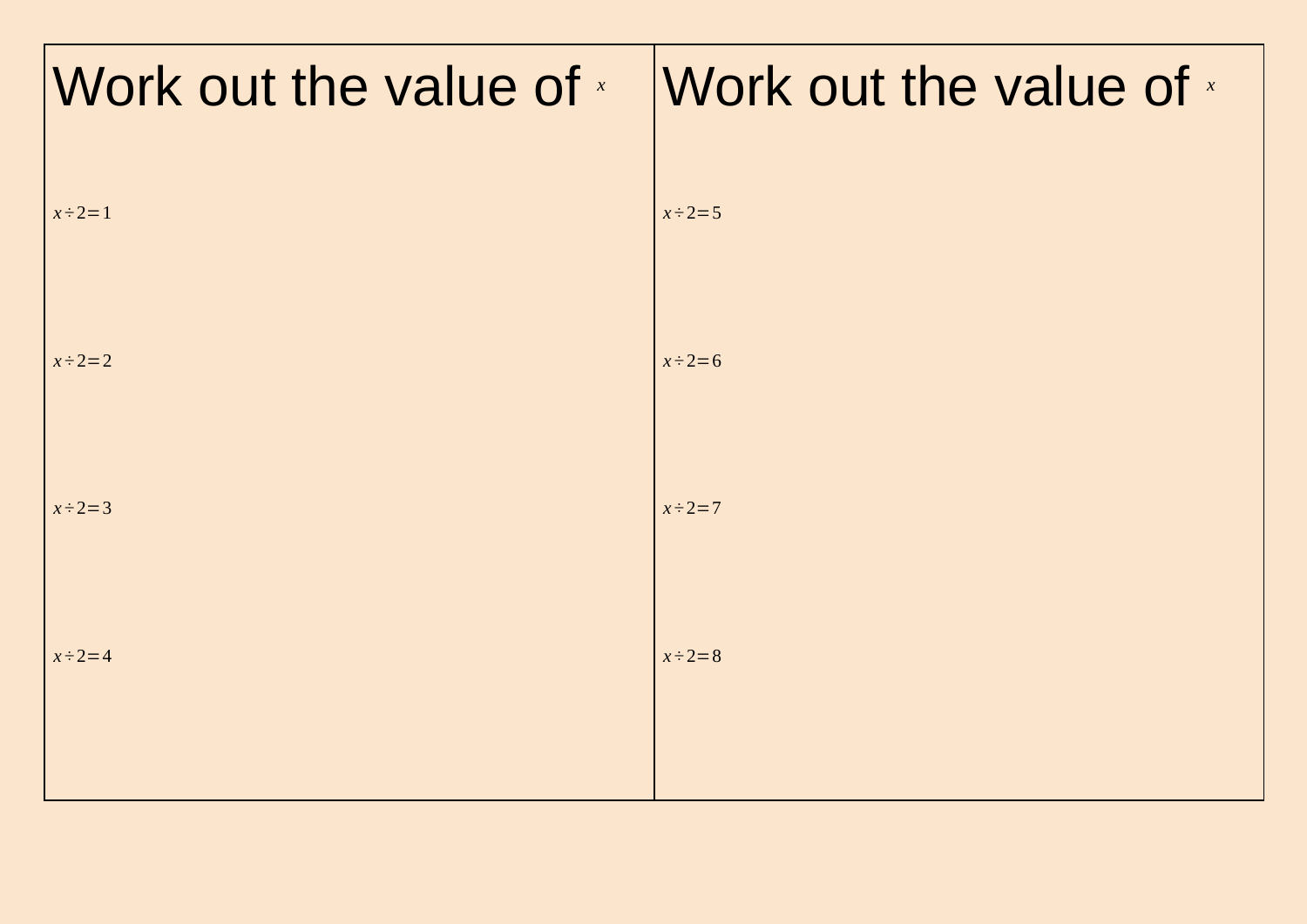| $\begin{pmatrix} x \\ x \end{pmatrix}$ | $x+1$          | 2x |
|----------------------------------------|----------------|----|
| $\overline{0}$                         |                |    |
| $\overline{\mathbf{1}}$                |                |    |
| 2                                      |                |    |
|                                        | $\overline{4}$ |    |
|                                        | 5              |    |
|                                        |                | 6  |
|                                        |                | 8  |
| 9                                      |                |    |

| $\alpha$ | $\angle \Lambda$ | $2x+1$ |
|----------|------------------|--------|
|          |                  |        |
|          |                  |        |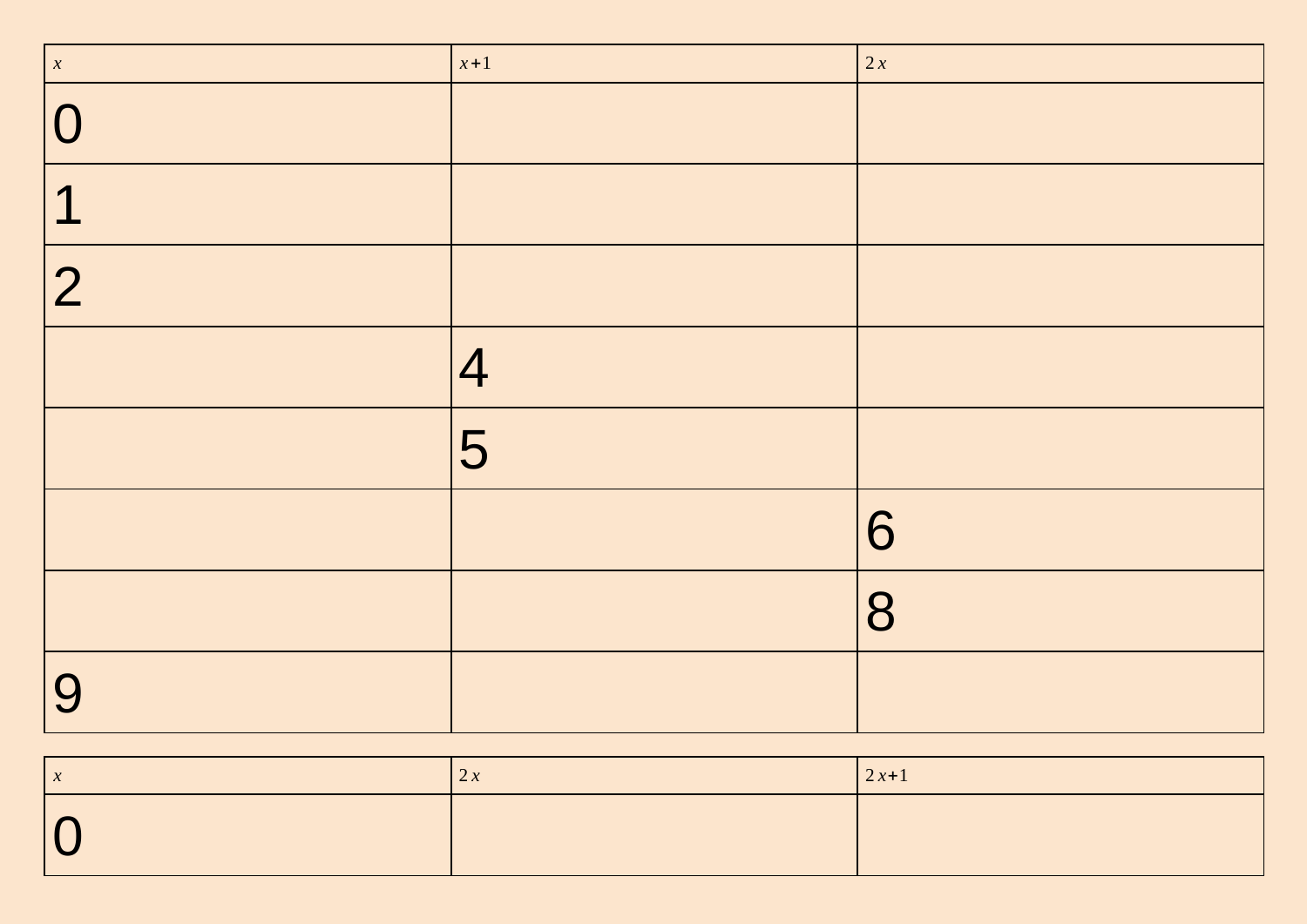| $\blacktriangleleft$ |    |    |
|----------------------|----|----|
|                      | 4  |    |
|                      | 6  |    |
|                      |    | 9  |
|                      |    | 11 |
| 14                   |    |    |
|                      | 12 |    |

## Solve the equations: Solve the equations: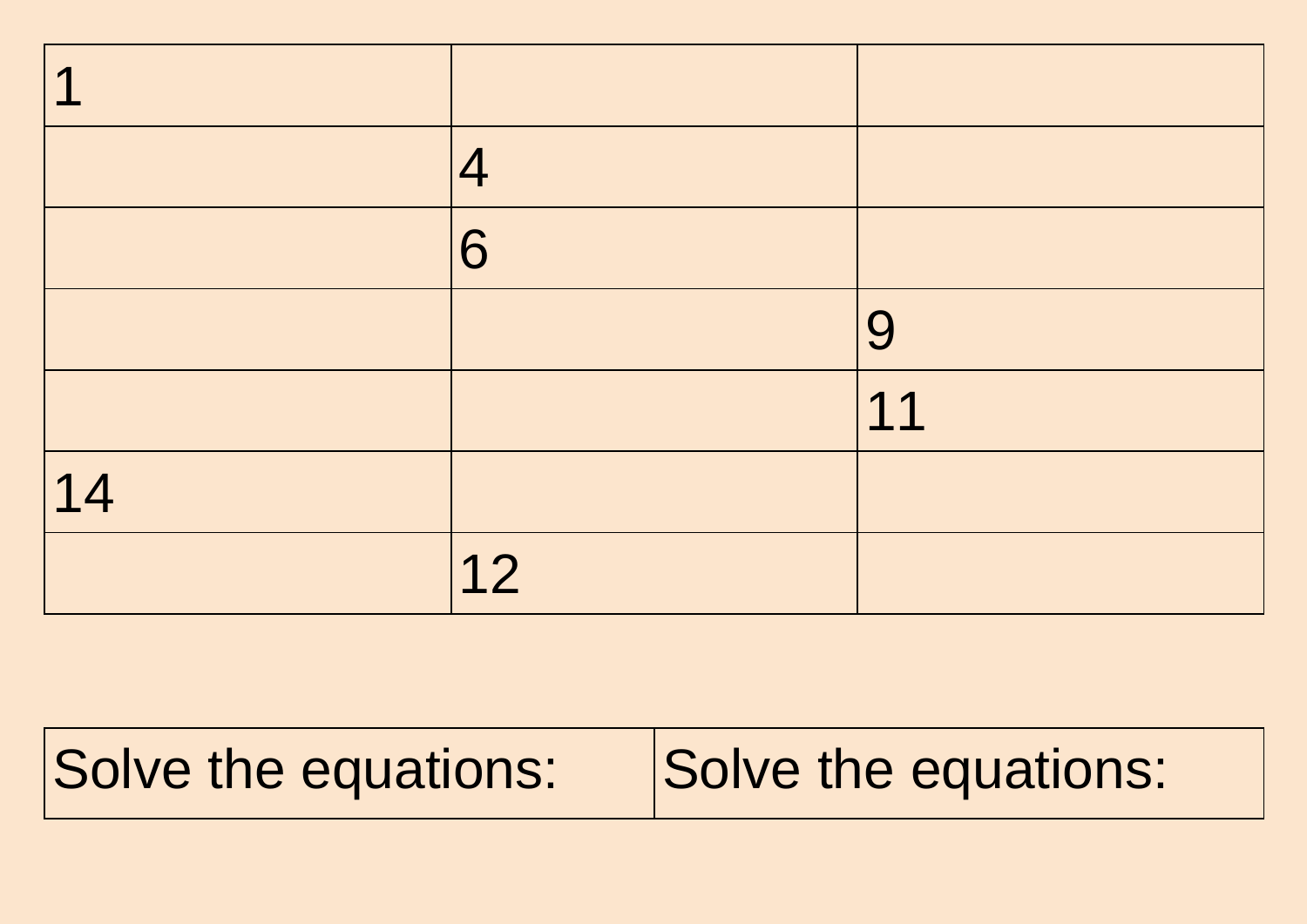| $x + 1 = 1$ | $x + 2 = 2$ |
|-------------|-------------|
| $2x+1=1$    | $2x+2=2$    |
| $3x+1=1$    | $3x+2=2$    |
| $4x+1=1$    | $4x+2=2$    |
|             |             |

Solve the equations: Solve the equations: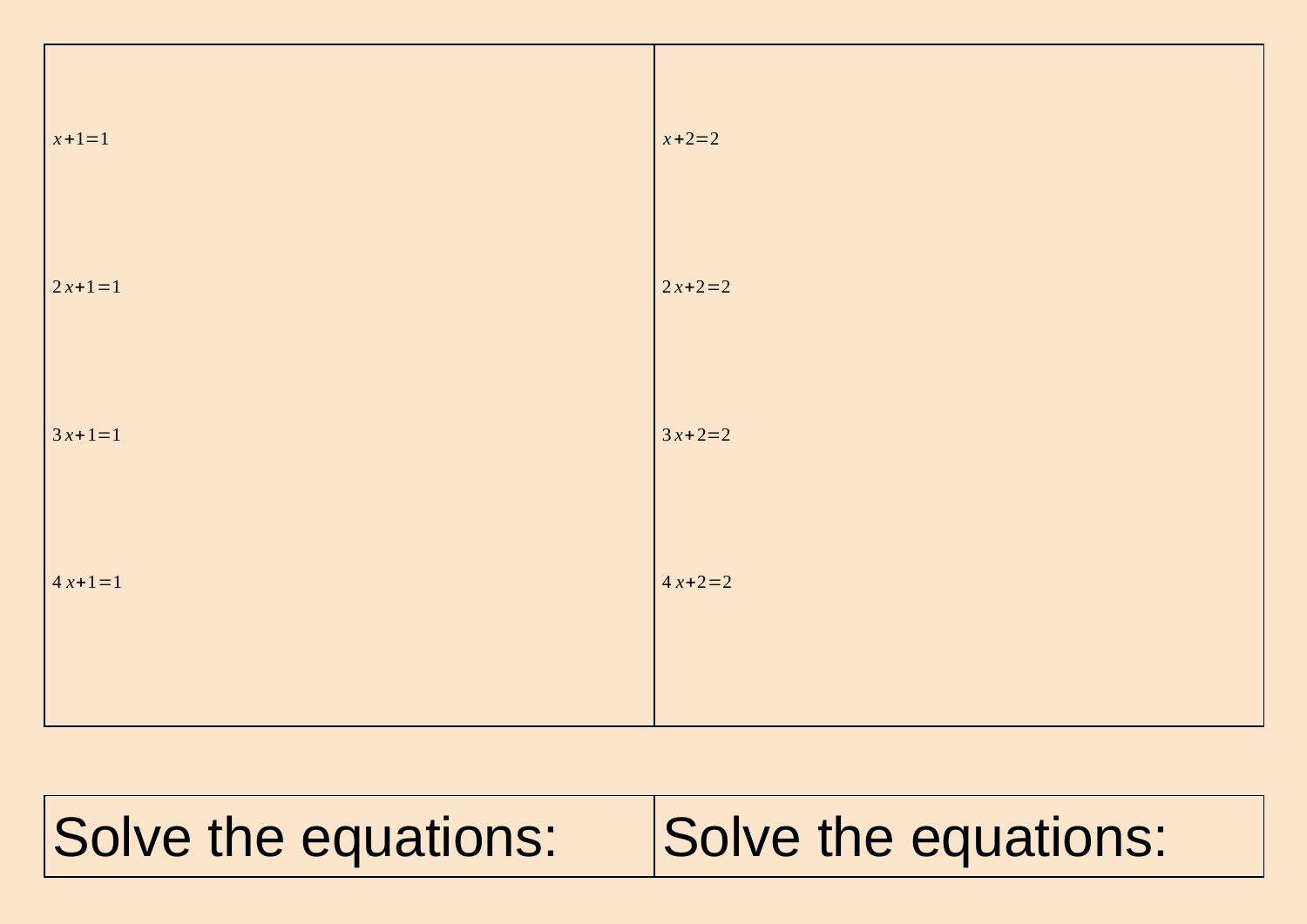| $x+1=2$  |             |
|----------|-------------|
| $2x+1=3$ | $x + 2 = 3$ |
| $3x+1=4$ | $2x+2=4$    |
| $4x+1=5$ | $3x+2=5$    |
|          | $4x+2=6$    |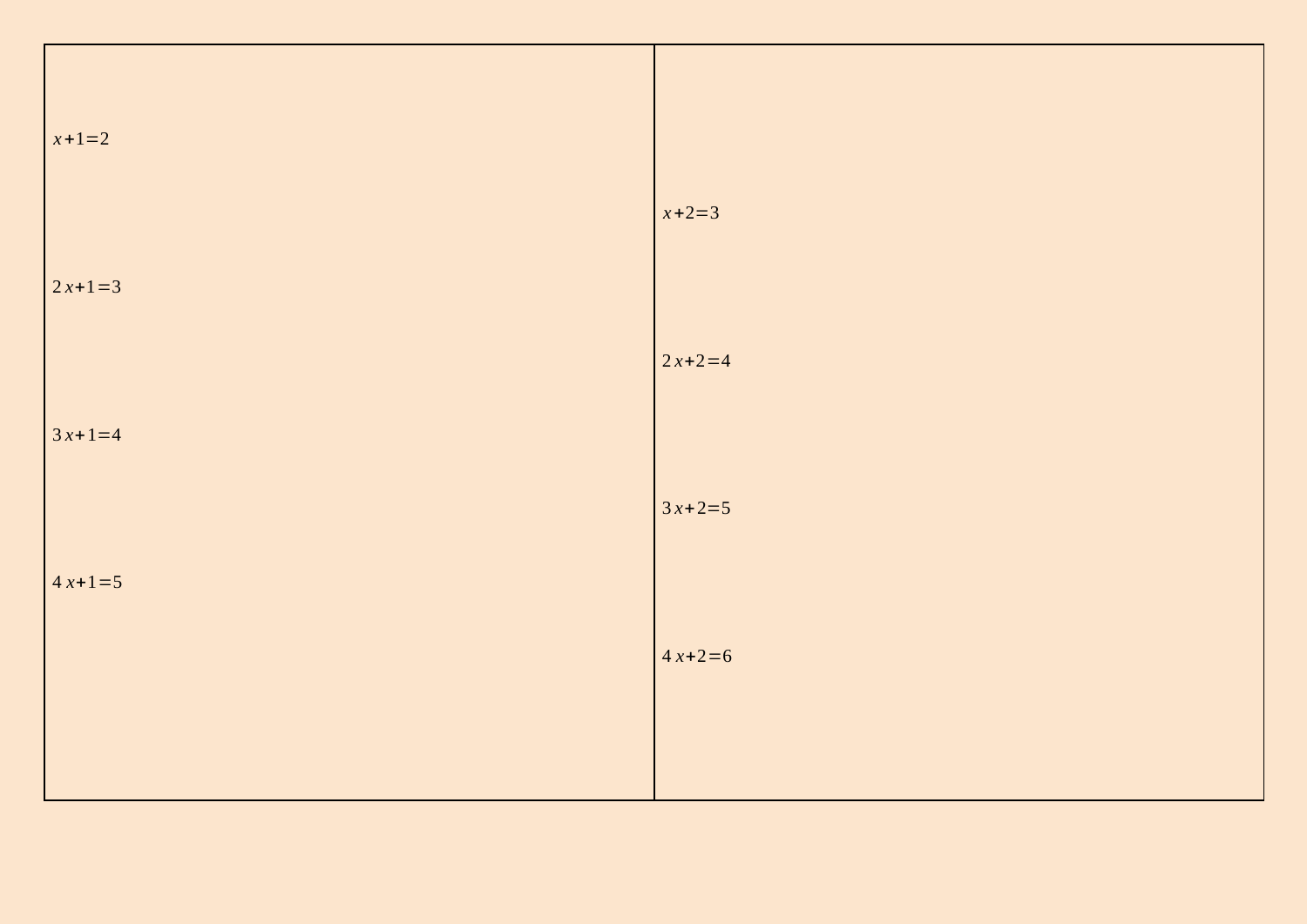| Solve the equations: | Solve the equations: |
|----------------------|----------------------|
|                      |                      |
| $x - 0 = 3$          | $x - 0 = 4$          |
| $x - 1 = 2$          | $x - 1 = 3$          |
|                      |                      |
| $x - 2 = 1$          | $x - 2 = 2$          |
|                      |                      |
| $x - 3 = 0$          | $x - 3 = 1$          |
|                      |                      |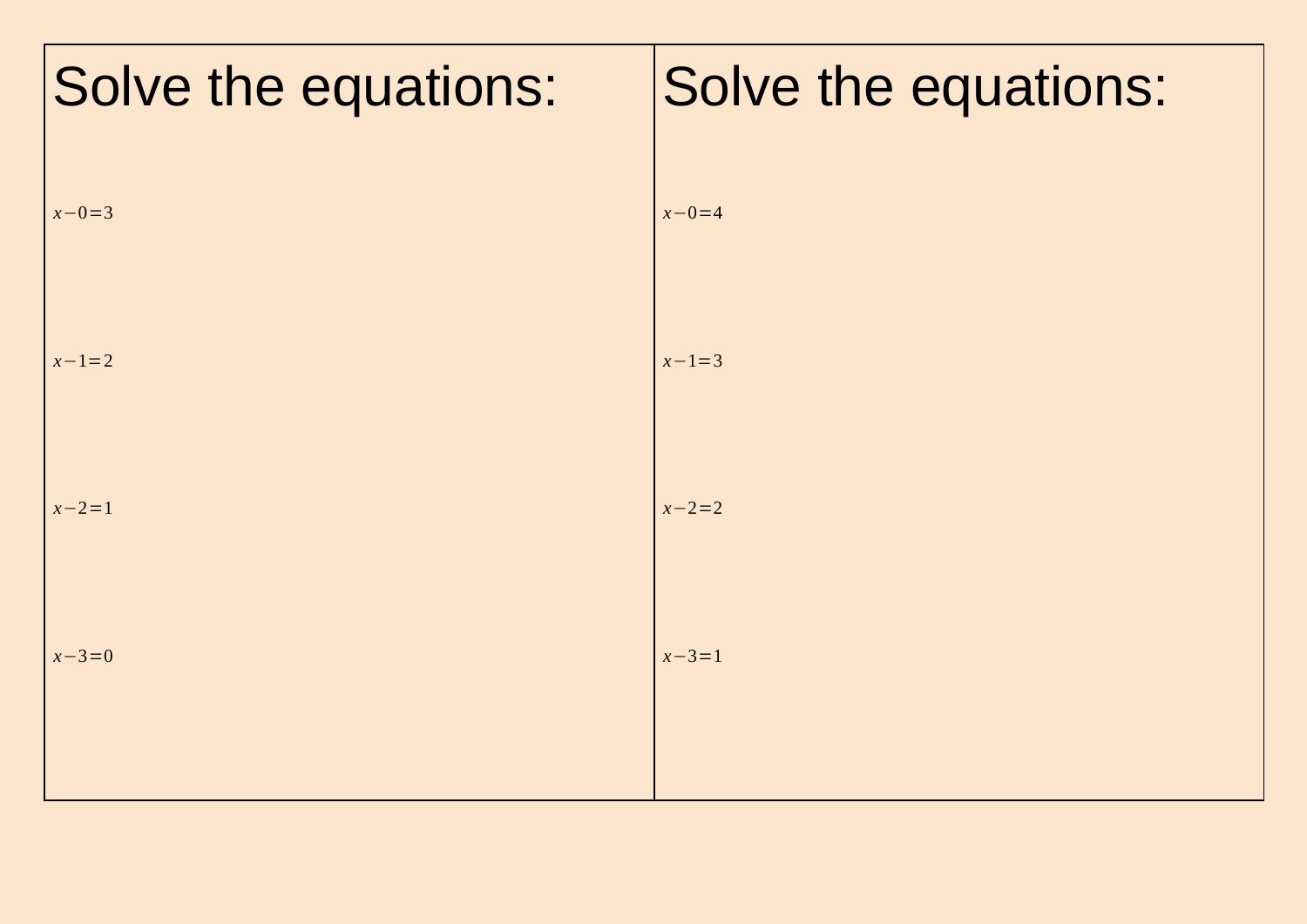| Solve the equations:<br>$2(x+1)=2$ | Solve the equations:<br>$3(x+1)=3$ |
|------------------------------------|------------------------------------|
| $2(x+1)=4$                         | $3(x+1)=6$                         |
| $2(x+1)=6$                         | $3(x+1)=9$                         |
|                                    |                                    |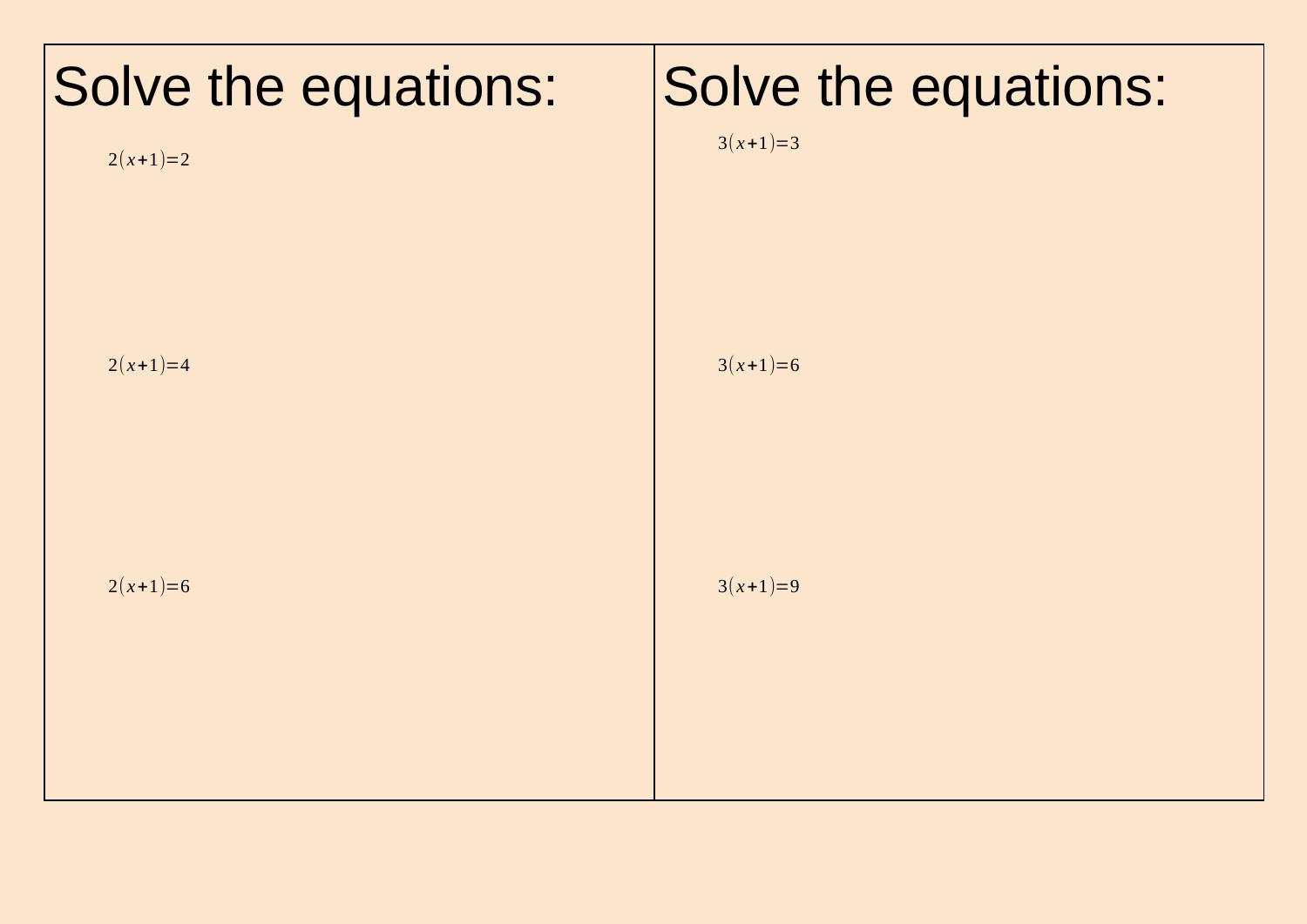